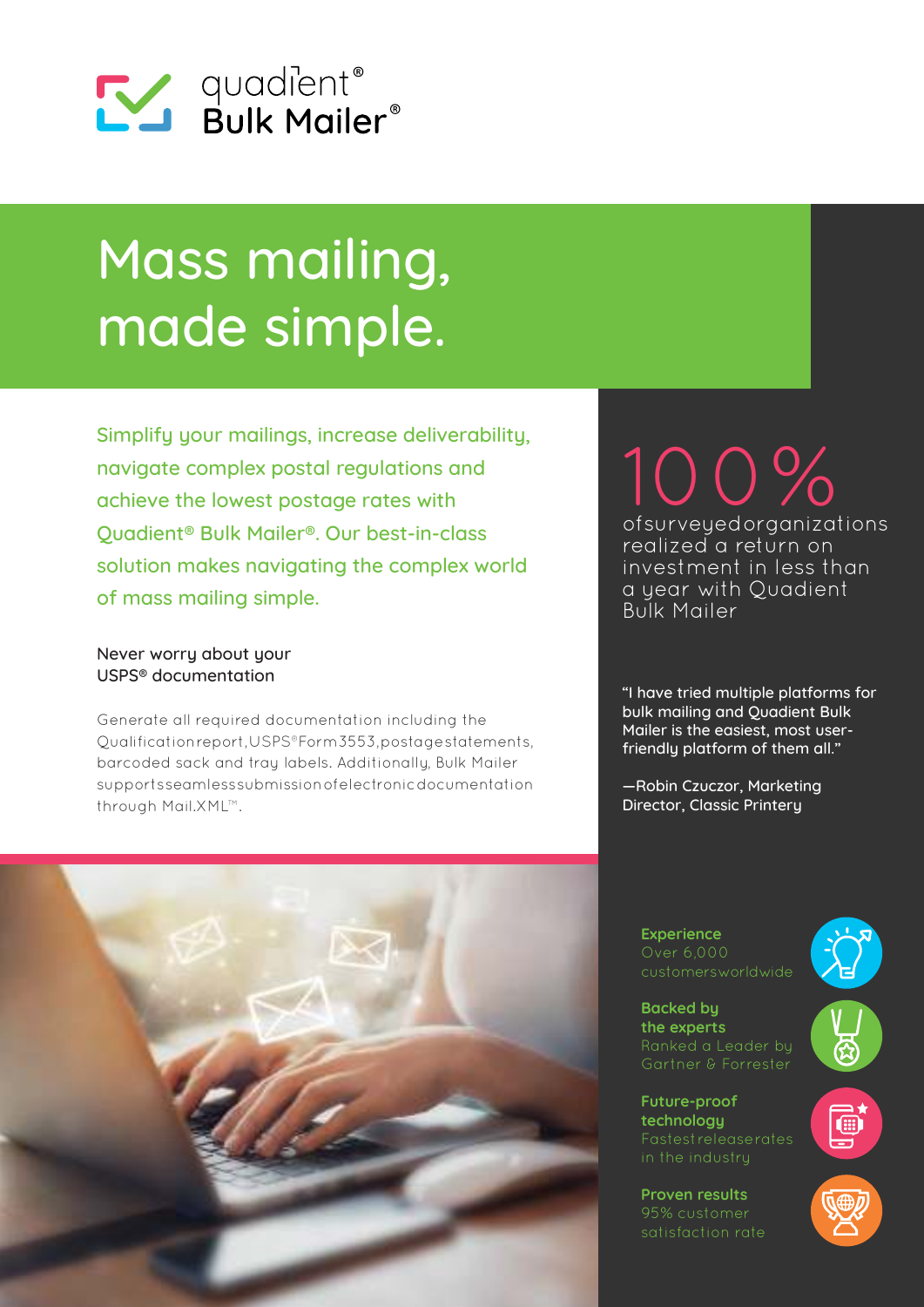

# CASS™ and PAVE™ Certified

Standardize abbreviations and address formats to USPS® guidelines, correct the spelling of streets and cities and verify deliverability, including DPV®, LACSLink® and SuiteLink® processing. Add missing postal data including nine-digit ZIP Code™, eLOT® and carrier route numbers, delivery points and more.

Sort address lists for the lowest possible postal rates and generate all required USPS® documentation, reports and postage statements. The Mail Sort wizard includes support for First-Class Mail®, Standard Mail® and Periodicals.

## Mail Sort Wizard features include:

- First-Class Mail, Standard Mail and Periodicals presorts
- SCF, NMC, ADC and DDU entry point discounts
- Management of multiple mailing permits
- All required USPS documentation
- Advanced settings for minimum or maximum pieces per container, type of tray and maximum sack weight
- Supports Intelligent Mail barcodes for mail pieces, sack and tray tags
- Append a presort ID and other mailing data for use in other environments
- Presort add-ons include Electronic Documentation, Package Services, Palletization, Firm Bundles and more



# **Real-time Move Update service**

Use our built-in Move Update service to process lists against the full 48-month NCOALink® data set in real-time. Bulk Mailer updates address lists before the mail is printed and sent, and NCOALink® processing meets USPS® Move Update requirements for First-Class Mail® and Standard Mail<sup>®</sup> discounts.



# Every Door Direct Mail® Service

Automatically generate EDDM® lists, all required documentation, and facing slips in two sizes. Easily select routes, ZIP Code™, residential and/or business addresses, and get access to up-to-date delivery counts.



# **USPS® documentation**

Generate all required documentation including the Qualification report, USPS® Form 3553, postage statements, barcoded sack and tray labels. Additionally, Bulk Mailer supports seamless submission of electronic documentation through Mail.XML™.



# **List cleansing**

Our Duplication Search tool offers multiple search options and field combinations for precise results. Our Merge/Purge feature combines, compares and eliminates duplicates from disparate list types. Additionally, lists are processed against suppression lists ensuring you meet do-notmail requirements.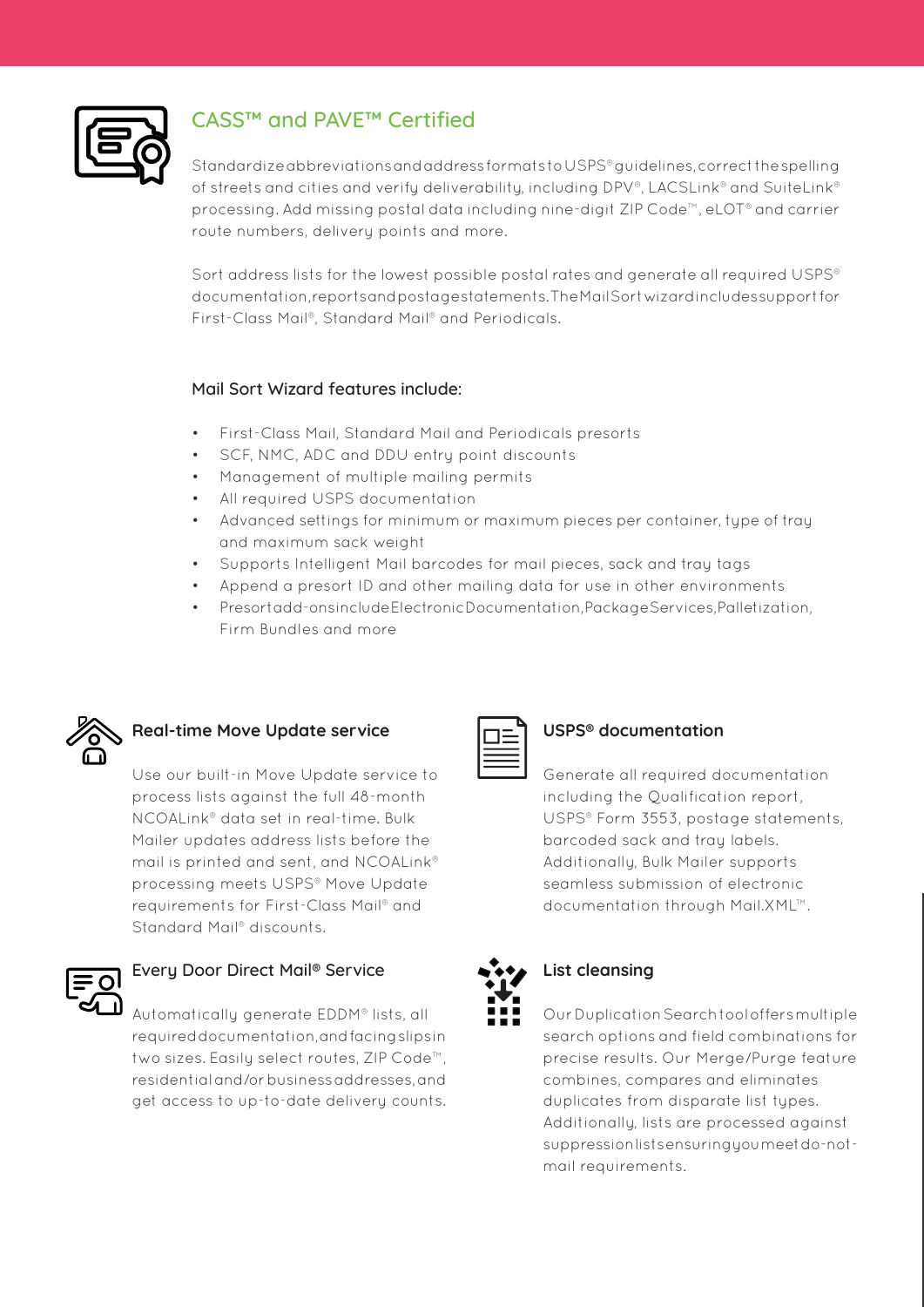

## Custom address printer support

Take full advantage of your address printer — Bulk Mailer provides support for model specific features. Address-printing features include Intelligent Mail® barcoding, an optional endorsement line, fonts, images, grids, package spacers and more.

### View and edit records

List views present addresses in a spreadsheet for quick review. Update, split or combine fields in all active records.

Detail views offer organized access to data fields in address-card format. Easily add, validate and update individual records.

#### Import and export files

- • Supported file formats include comma or tab delimited, fixed length, dBase, XML, Microsoft Access and Excel
- Intelligent field mapping actively suggests matches
- Increase productivity save settings for similar data files

#### **Groups**

Easily limit a mailing to a subset of your list. Define criteria and sort options for a more targeted mailing.

- Any field(s) may be used to define a group
- • Conditions include custom, predefined and data sampling
- Usepre-set groups to minimize returned mail.



## **High-performance, multi-user architecture**

Built for the highest-volume mailers, Bulk Mailer Business offers advanced performance capabilities with large address files, and supports team-based processes.

- Integrate Microsoft SOL Server databases
- Support multi-user template sharing
- Package mailings with reports for backup or transfer
- Archive older mailings



# **Expand as you grow**

Expand Bulk Mailer as your business grows by simply selecting and installing new features through the Add-On manager. Quadient Bulk Mailer provides capabilities to support mixed weights, palletization, firm bundles, merge/purge, and other critical capabilities you'll need as your business continues to grow. Additional data enhancement options and advanced presorts expand Bulk Mailer to meet the most demanding mailing requirements.



#### **Data enrichment**

Access Data Services directly through the Bulk Mailer interface to achieve:

# **Improved delivery rates and increased visibility**

- Address Validation
- Apartment Append
- Move Update
- **ECOA**
- Walk Sequence
- Reverse Phone Append
- Easy Track

## **Improved email communications**

- **Email Validation**
- **Email Append**

## **Reach customers by phone or SMS**

- Phone Validation
- • Phone Append
- Phone Information

## **High-precision targeting**

- Head of Household
- Centroid Geocoding
- Address-Level Geocoding
- Suppression Suite (Deceased, Incarcerated, Do Not Mail)
- Do Not Call
- Do Not Email